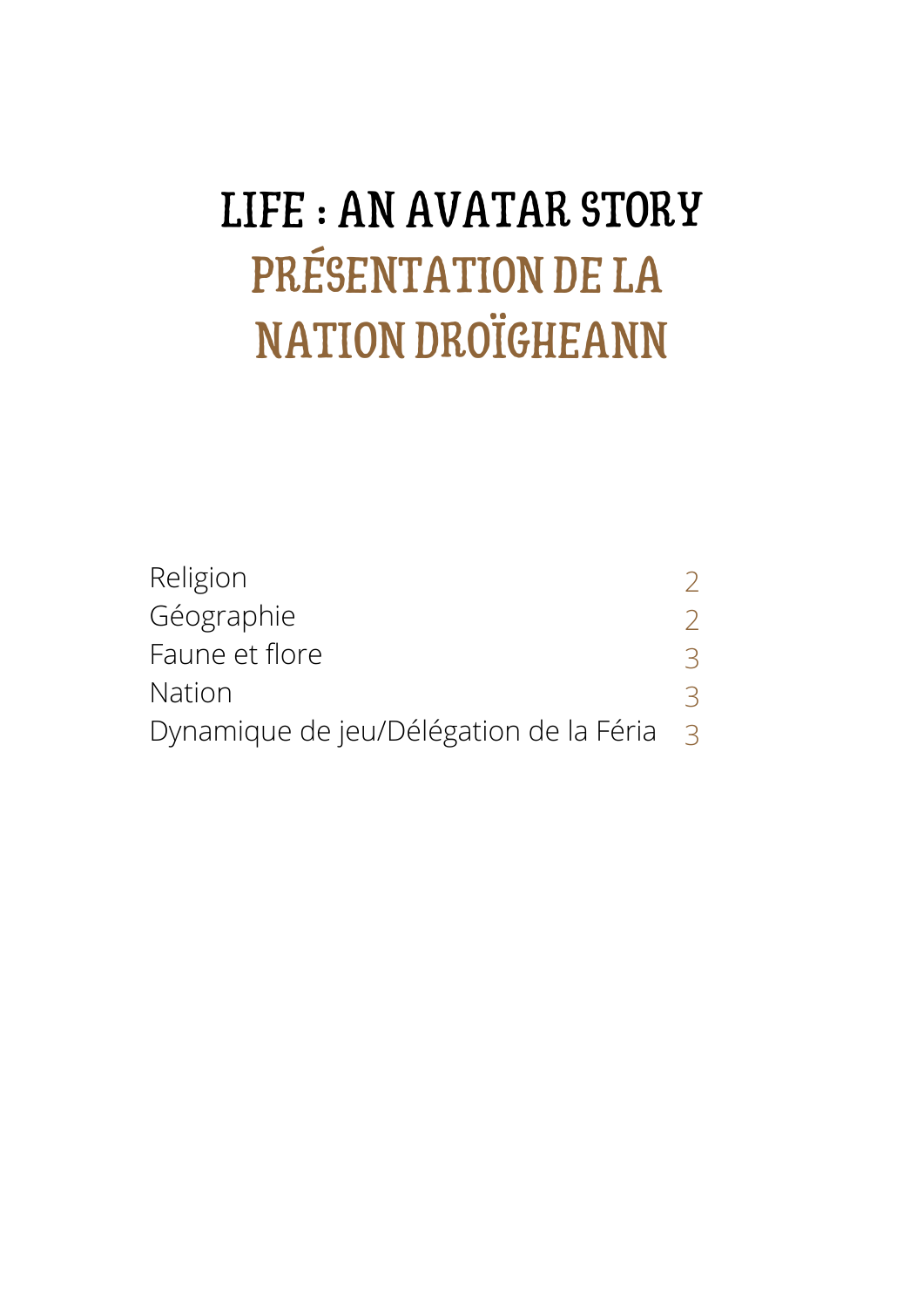# Religion

La Vagabonde

Mystérieuse, robuste et attachée à la protection de la nature, la vagabonde aurait parcouru les routes de Life bien longtemps avant de s'illustrer durant la grande guerre. D'une extrême efficacité pour transformer et réparer les choses, ayant toujours une histoire adéquate à raconter pour aider à résoudre les situations complexes, celle que l'on surnommait Ronce laissa sa marque à travers tout Life. Elle est aussi la seule divinité à avoir formellement refusé un titre de dirigeante de son vivant.

En sauvant des réfugiés de guerre, la vagabonde fonda Droïgheann sur les bords d'un lac aujourd'hui sacré. Ses enseignements menaient les hommes sur le chemin du voyage et du partage, encourageant une vie humble et en harmonie avec son entourage.

Le vent est son souffle, portant ses paroles sur les grandes plaines parcourues par des prêtresses et des prêtres itinérant.e.s capables de lire le vent. On dit qu'elle purifie les sources, guide les égaré.e.s, déplace les tempêtes et fait pousser les plantes. Ses prêtres et prêtresses se nomment les Égaré.e.s, et se considèrent les uns les autres comme une grande famille. Du temps où Elle venait propager sa sagesse sur les bords du lac, il ne reste qu'un livre, assemblage de contes et légendes, *L'égrainoires.*

# Géographie

Entre Senwi et Saroa au nord, et Dahmsa au sud-ouest, les plaines verdoyantes de Droïgheann s'étendent sur tous les horizons. Parsemée de quelques rares collines, rien n'y entrave les chars à vent et les marcheurs et marcheuses. Les petits ruisseaux et les sources pullulent dans le paysage, formant un réseau de refuge pour les voyageuses et voyageurs. La capitale Airanloch, dont la population fluctue en fonction des saisons, se déploie autour du lac sacré et de sa forêt protectrice. Le sud, grenier de la nation, est verdoyant tandis que le nord est une steppe aride.

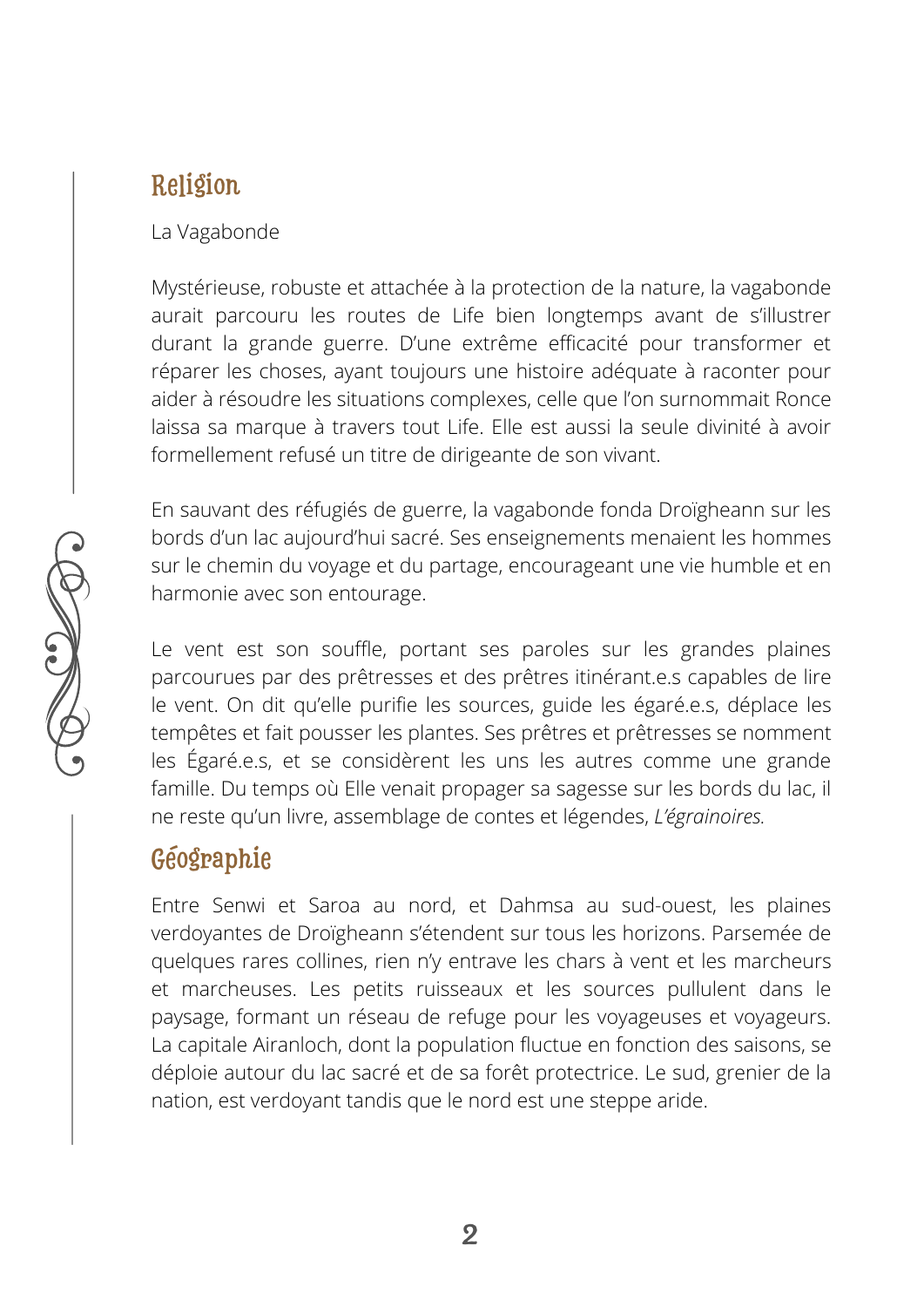#### Faune et Flore

Les grandes plaines luxuriantes regorgent de points d'eau, de seigle, de coton sauvage et de vagabondine truffée. Ces plantes poussent à l'état sauvage, se renouvelant rapidement et ne demandant aucun entretien. Dans les grandes plaines, les chevaux, cervidés, bovins et chèvres prospèrent. Les éleveurs suivent plus qu'ils ne guident leur troupeau, se nourrissant du lait, fromage et de la viande produite. Ils en vendent le cuir et leurs surplus dans les quelques villes qu'ils croisent.

L'agriculture traditionnelle est nomade, allant de point d'eau en point d'eau pour récolter le grain tout autant que pour abreuver les bêtes.

#### Nation

Fondée par des réfugiés de tous horizons, Droïgheann n'a jamais renié son mode de vie nomade. Pourtant, l'autorité centrale des différentes chambres du pouvoir est incontestée et le peuple se pense avant tout comme une seule nation unie. Cela est dû à la place centrale que le culte de la vagabonde a pris avec le temps. Vivant au rythme du vent plutôt que du temps, ces habitant.e.s sont très hospitalier.ère.s et en attendent de même de leur hôte.

Chaque village, chaque source et chaque zone reculée et inhabitée a un refuge où accueillir les voyageurs, entretenu par les membres du culte de la vagabonde.

Humbles et sobres, peu d'habitant.e.s sont devenu.e.s riches, préférant partager avec leurs voisins. On y préfère être autosuffisant que de dépendre de marchand.e.s et de leur profit !

# Dynamique de jeu/Délégation de la Féria

Loin du combat et du fracas des armes, Droïgheann se voit comme une nation sage et accueillante. Très hétéroclite, on y cherche une bonne entente dans un esprit familial et une harmonie respectueuse envers ses voisins.

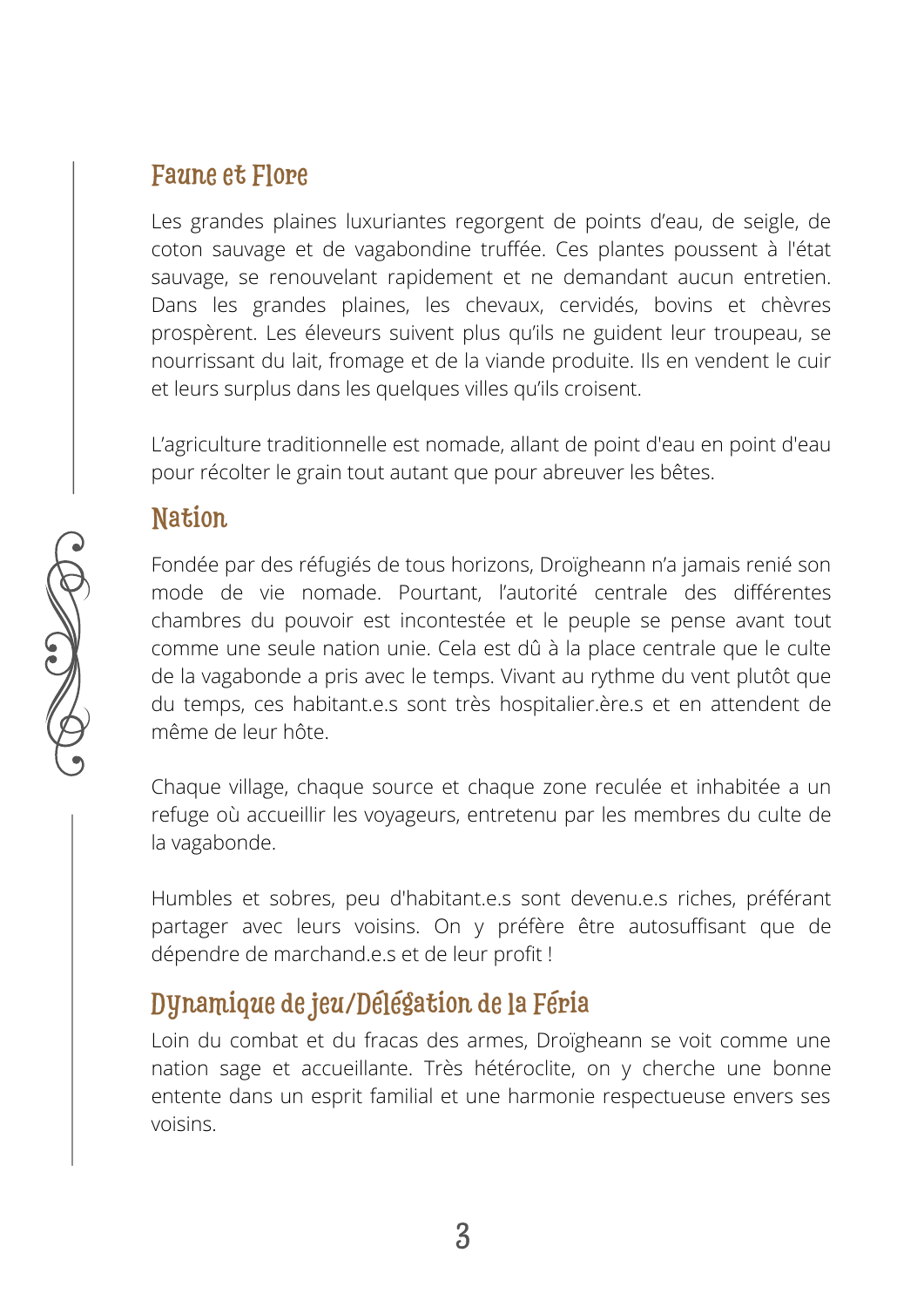# LIFE : AN AVATAR STORY PRESENTATION OF THE DROÏGHEANN NATION

| Religion                       |         |
|--------------------------------|---------|
| Geography                      |         |
| Fauna and Flora                | $\prec$ |
| <b>Nation</b>                  |         |
| Game dynamics/Feria delegation |         |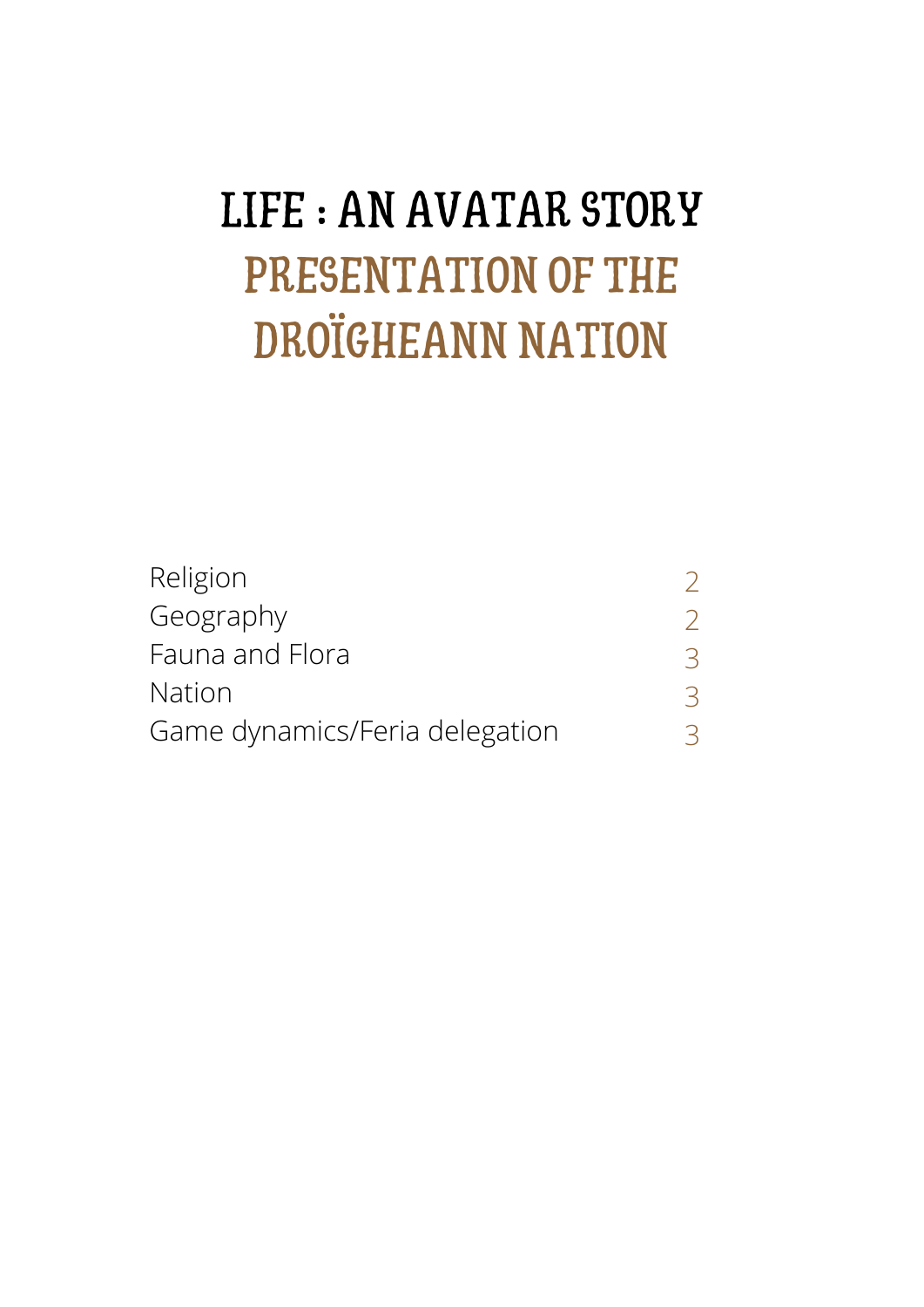### Religion

The wanderer

Mysterious, tough and involved in the protection of the natural world, the wanderer would have been walking down Life's paths many cycles before the great war. Extremely efficient to transform or repair pretty much anything. Never lacking stories or smart words to share and help resolve complex situations, the one nicknamed "Bramble" left a deep mark all over Life. She is also the one and only deities to have formally refused to become the ruler of the nation she had brought to life.

By saving the refugees fleeing war, the wanderer established the Droïgheann nation along the shore of the Great lake, which is today sacred. Her teaching guided the people down the path of wanderlust and share. Encouraging a simple life in harmony with the land around.

The wind is her breath, carrying her words over the great plains traveled by her priest and priestess as well as wind readers. It is said that she purifies springs, guides the strays, moves the tempest and grows the plants. Her priests and priestess are named "the Strays" and think of each other as a big family. Back when she was still walking over Life, she would spread her wisdom on the shore of the Great Lake, nowadays, all that's left of it is a book. A compilation of tales and legends "The shellings".

# **Geography**

South east of the middle lands, Droïgheann is a land of plain and hills. Lodged between Senwi and Saroa to the north and Samhsa to the south ouest, the verdant plains of Droïgheann spread throughout the horizon. A few rare hills are scattered, nothing is there to hinder the flow of the wind chariots or those who wander. Small streams and springs teeming over land, forming a network of safe spots for the travelers.

The capital city, Airanloch, has a fluctuating population that comes and goes with the season. The structures unfold around the forest in which is encased the Great Lac. South is a verdant area and the granary of the nation while north is a wide arid steppe.